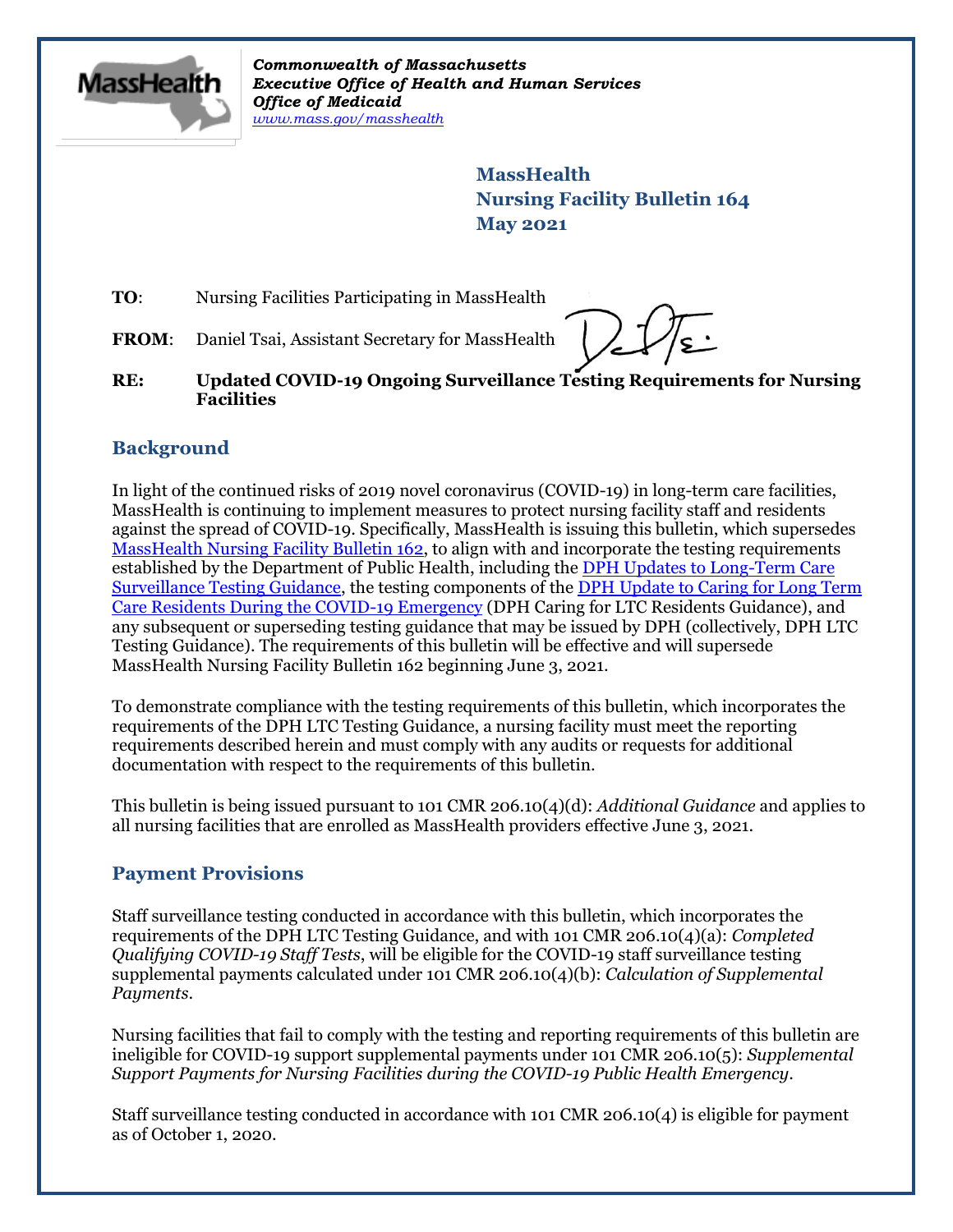**MassHealth Nursing Facility Bulletin 164 May 2021 Page 2 of 7**

Beginning June 3, 2021, the payment used to calculate facilities' monthly supplemental payment for surveillance testing will be \$60 per test, the market rate for the first quarter of calendar year 2021, as determined by EOHHS in accordance with 101 CMR 206.10(4)(b)2. EOHHS will reevaluate the market rate and update the per test payment amount, as necessary, on a quarterly basis.

#### **Testing Requirements**

Nursing facilities must comply with the requirements of the most recent DPH LTC Testing Guidance which may be updated from time to time in response to further recommendations from DPH, CMS, or the Centers for Disease Control and Prevention (CDC). The DPH LTC Testing Guidance and all of its requirements are incorporated into this bulletin by reference. In accordance with the DPH LTC Testing Guidance, nursing facilities must ensure that at least 90% of staff, as defined in the DPH LTC Testing Guidance, **who are not fully vaccinated against COVID-19 are tested every week**. This testing requirement applies regardless of the positivity rate of the county in which the facility is located.

For the purposes of this bulletin, the term "week" means Thursday at 7:00 a.m. through the following Thursday at 6:59 a.m. The start of each week will be the start of a new week-long testing period. For reference, the first week-long testing period of this updated surveillance testing regimen will run from Thursday, June 3, 2021, at 7:00 a.m. through Thursday, June 10, at 6:59 a.m. and is required to continue each week. Facilities must report all information requested via the CHIA online survey on a weekly basis.

Additionally, facilities must follow the outbreak testing protocols outlined in the DPH LTC Testing Guidance and, specifically, the DPH Caring for LTC Residents Guidance or any subsequent or superseding guidance. In the event that a facility identifies a COVID-19-positive staff member or resident, it must ensure that all staff and residents regardless of vaccination status are tested, in accordance with the DPH LTC Testing Guidance, specifically at the time of this bulletin's publication, as described in section B of the DPH LTC Testing Guidance and the DPH Caring for LTC Residents Guidance.

For the purposes of this surveillance testing program, facilities must follow DPH LTC Testing Guidance when determining if recovered staff or residents who have previously tested positive should be re-tested for COVID-19.

#### **Requirement for Nursing Facilities to Facilitate Tests**

A nursing facility must secure or facilitate all COVID-19 staff testing required by this bulletin, and must ensure that the testing is conducted at no cost to the staff members who must be tested. Nursing facilities may not require or encourage staff members to obtain testing on their own time or at their own cost. However, staff members may choose to facilitate and obtain their own testing under certain circumstances (such as through their own primary care practitioner or a rapid testing site due to possible COVID-19 exposure or symptoms). In such circumstances, the nursing facility may count those staff members who were tested elsewhere toward the number of total staff tested in any given testing period in which they also worked at the nursing facility, provided that the nursing facility has a copy of the original laboratory report or other documented evidence from the testing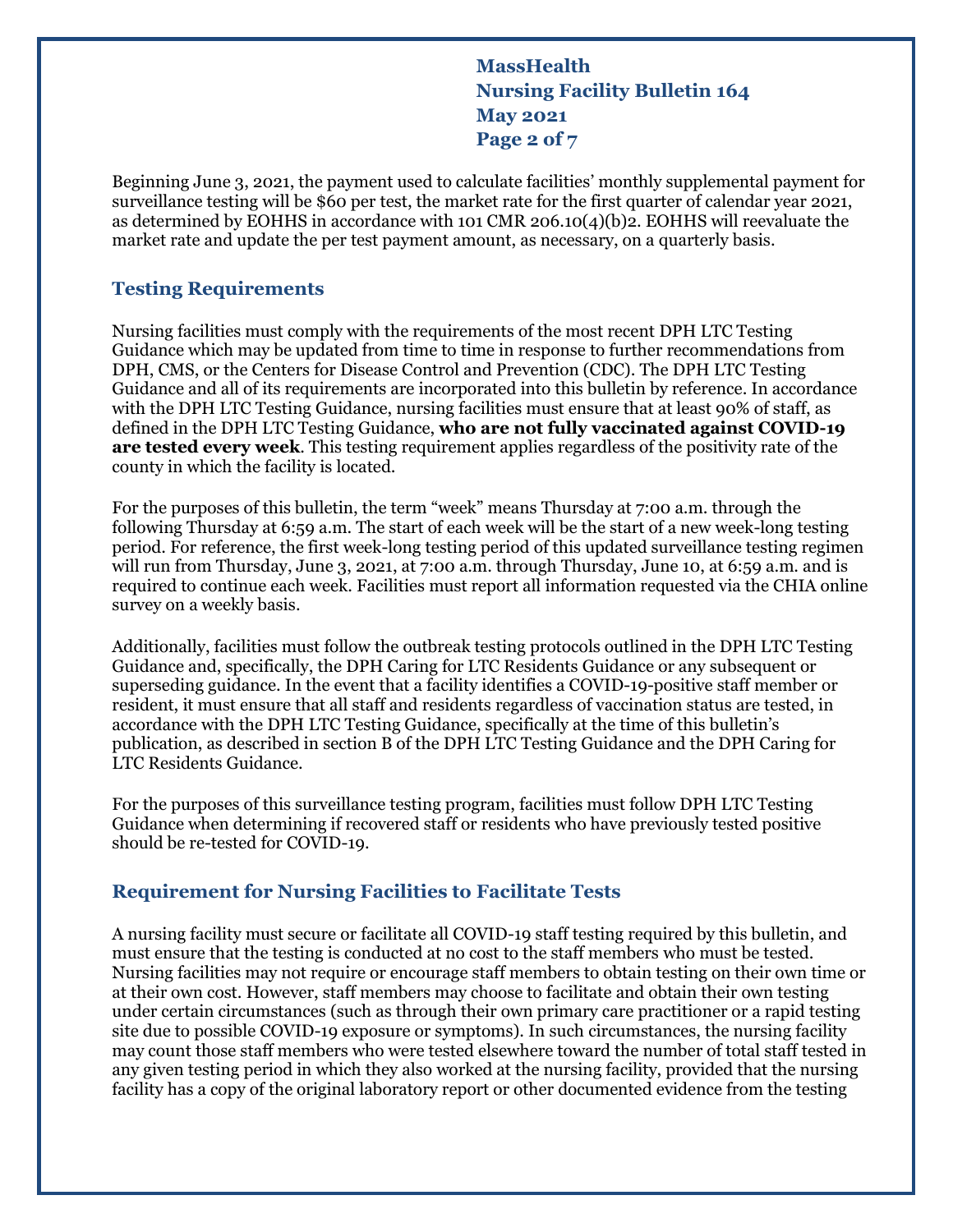**MassHealth Nursing Facility Bulletin 164 May 2021 Page 3 of 7**

laboratory that supports the completion of the reported COVID-19 testing in that testing period, and provided that each individual staff member is counted only once in any given testing period.

Each nursing facility must provide written notice to all staff that: 1) they are required to participate in surveillance COVID-19 testing if they are not fully vaccinated against COVID-19, as required under the DPH LTC Testing Guidance; and 2) the facility is prohibited from encouraging, requesting, requiring, or pressuring the staff to obtain such testing on their own time or at their own cost. A high rate of staff tests obtained elsewhere may trigger an audit to ensure that facilities are not pressuring staff to obtain tests elsewhere and have provided adequate notice, as required and as attested to through Appendix A of this bulletin.

Nursing facilities may secure or facilitate testing for its staff using any available method that includes the collection of specimens sufficient for diagnostic testing, the processing of a COVID-19 diagnostic test by an FDA-approved method, and the furnishing of results to all appropriate parties in accordance with DPH and CDC guidance. Except in instances where other testing methods are permitted (such as antigen testing through BinaxNOW) in accordance with the DPH LTC Testing Guidance and, specifically, the DPH Caring for LTC Residents Guidance or any subsequent or superseding guidance, the test used must be able to detect SARS-CoV-2 virus, with a polymerase chain reaction (PCR) of greater than 95% sensitivity and greater than 90% specificity, within 48 hours of conducting the test, as required in the DPH LTC Testing Guidance.

Only such PCR tests for staff will be used to calculate the supplemental payments calculated under 101 CMR 206.10(4)(b): *Calculation of Supplemental Payments.* Nursing facilities may partner or contract with entities including, but not limited to, hospitals, community health centers, ambulance/emergency medical services providers, clinical laboratories, or other entities able to provide COVID-19 testing services. Nursing facilities may, but are not required to, partner with other MassHealth-enrolled providers.

### **Reporting Requirements and Attestation Requirements**

Nursing facilities must complete the attestation and reporting requirements of this provider bulletin, as further described below.

An administrator or other appropriate representative from each nursing facility must submit a signed and scanned copy of the executed attestation, attached to this nursing facility bulletin as Appendix A, as well as a report, including all of the information described below, using the prescribed reporting form, via CHIA's online [COVID-19 LTC Surveillance Testing](https://survey.alchemer.com/s3/6242598/COVID-Surveillance-Testing-v2) survey, **by 12:00 p.m. every Friday**. The reporting form will require facilities to submit testing information for each testing period, consisting of the week immediately preceding the submission date. **The first such submission due in accordance with this bulletin is due Friday, June 11, 2021, and will apply to the testing period running from June 3, 2021, through June 10, 2021.** *A login is not required to access the online survey*. With reasonable notice to all nursing facilities, EOHHS may change the format and manner in which nursing facilities are required to submit reporting.

Facilities should report no more than one test result per person per week-long testing period. If a person was tested multiple times in a week, the facility should report the most recent test result.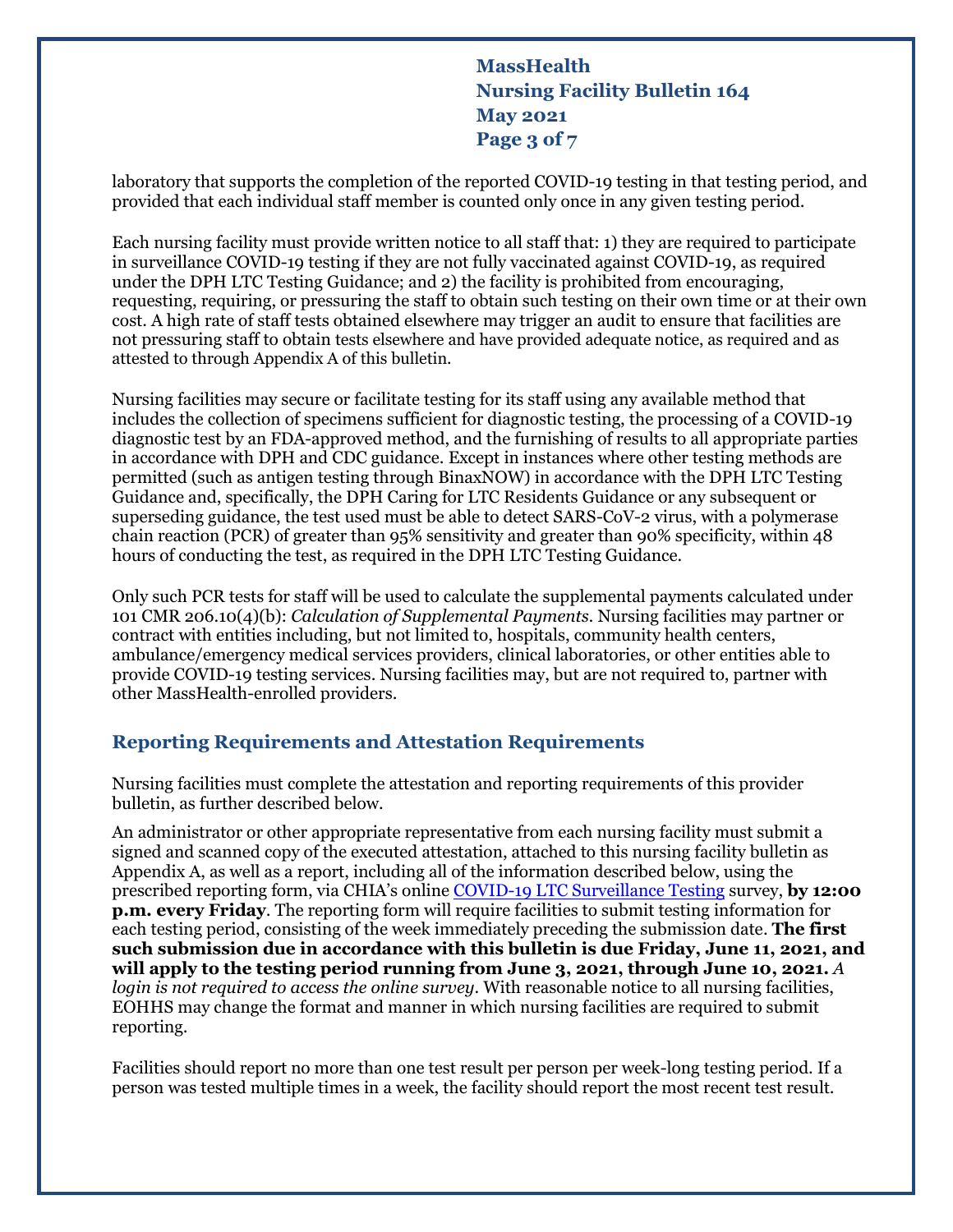# **MassHealth Nursing Facility Bulletin 164 May 2021 Page 4 of 7**

Specifically, the nursing facility must provide all information requested on the online survey, which may include the following.

- 1. The number of total staff who worked during each week-long testing period covered by the submission, and the number of such staff who
	- a. are fully vaccinated against COVID-19;
	- b. are not fully vaccinated against COVID-19;
	- c. tested positive for COVID-19;
	- d. tested negative for COVID-19;
	- e. had inconclusive results;
	- f. have previously tested positive for COVID-19 and were not required to be retested under the DPH LTC Testing Guidance;
	- g. were identified as exposed to a staff person or resident who tested positive for COVID-19, and required to be tested under the DPH LTC Testing Guidance;
	- h. were not tested and haven't previously tested positive for COVID-19;
	- i. were tested through a method that was secured, facilitated, or funded by the nursing facility; and
	- j. were tested through a method that was not secured, facilitated, or funded by the nursing facility.
- 2. All partner providers or entities involved in any of the completed testing secured, facilitated, or funded by the nursing facility.
- 3. Confirmation that the nursing facility has provided notice to all staff that, at a minimum, informed them that they may be required to receive COVID-19 testing and that the facility may not encourage, request, require, or pressure staff to obtain testing at their own cost or on their own time.
- 4. Such other information as required and requested by EOHHS through the online survey submission tool.

Nursing facilities that have not received complete test results by the relevant reporting deadline must still submit the report by the reporting deadline, report as pending any test results that they are still waiting to receive, and resubmit the report with the required testing results through the online survey within two business days of receipt of the completed results.

## **Applicable Sanctions and Enforcement**

All information included in the reports is subject to verification and audit by MassHealth. If MassHealth determines that a nursing facility provider has made false or misleading representations through the submissions required by this bulletin, MassHealth may pursue sanctions against such provider under 130 CMR 450.238: *Sanctions: General*. Additionally, in accordance with 130 CMR 450.235: *Overpayments*, MassHealth may recoup as an overpayment any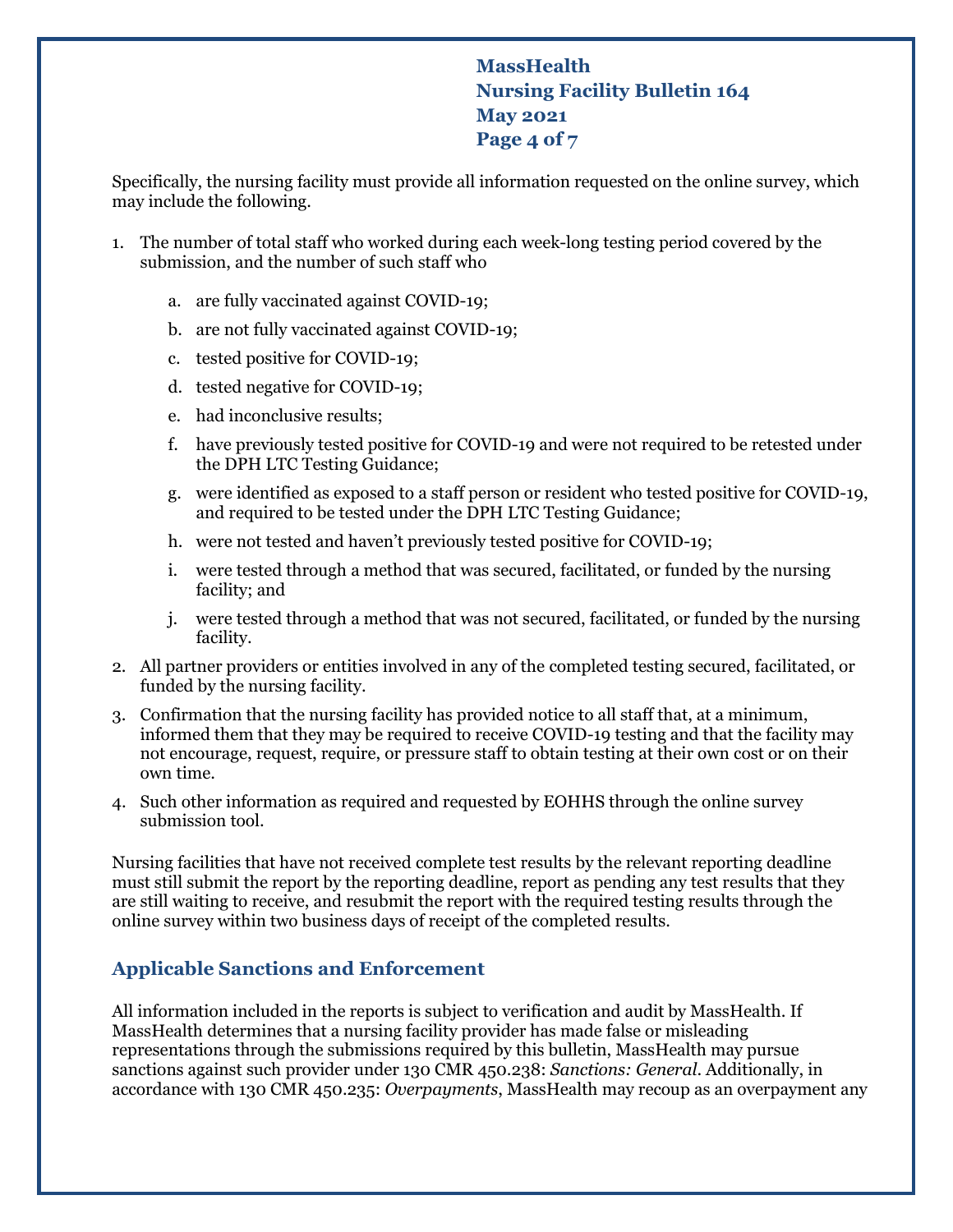**MassHealth Nursing Facility Bulletin 164 May 2021 Page 5 of 7**

payments made under 101 CMR 206.10(4), if it determines that payments were made for tests that did not occur or could not be verified.

Further, in accordance with 101 CMR 206.10(6): *Disallowance of COVID-19-Related Payments*:

- MassHealth will disallow any further payments under 101 CMR 206.10(3): *COVID-19 Isolation Space Supplemental Payment* for any non-compliance with the staff surveillance testing threshold requirements or the reporting requirements of this bulletin.
- MassHealth will disallow any further payments under 101 CMR 206.10(4): *COVID-19 Staff Testing Supplemental Payment* or 101 CMR 206.10(5): *Supplemental Support Payments for Nursing Facilities during the COVID-19 Public Health Emergency* if the facility is out of compliance with the staff surveillance testing threshold requirements or the reporting requirements of this bulletin for three or more testing periods within a 60-day time period.

For the purposes of determining non-compliance triggering such disallowance of further payments, MassHealth will consider only staff testing threshold compliance and complete and timely reporting compliance. Compliance with testing requirements for residents or staff that have had an exposure or are determined close contacts, and compliance with outbreak testing pursuant to DPH LTC Testing Guidance will not be considered when determining eligibility or disallowance of the supplemental payments described in this section. The disallowance of payments in accordance with 101 CMR 206.10(6) is effective for testing periods on and after October 15, 2020.

MassHealth reserves the right to request and review documentation, conduct onsite audits, or use any information available to it to determine if a facility is in compliance with its submissions under this bulletin.

MassHealth will refer providers to the Medicaid Fraud Division in the Attorney General's Office, as appropriate.

### **MassHealth Website**

This bulletin is available on th[e MassHealth Provider Bulletins](http://www.mass.gov/masshealth-provider-bulletins) web page.

[Sign up](https://www.mass.gov/forms/email-notifications-for-provider-bulletins-and-transmittal-letters) to receive email alerts when MassHealth issues new bulletins and transmittal letters.

### **Questions**

.

If you have questions about the information in this bulletin, please email your inquiry to [CHIANursingFacilityData@massmail.state.ma.us.](mailto:CHIANursingFacilityData@massmail.state.ma.us)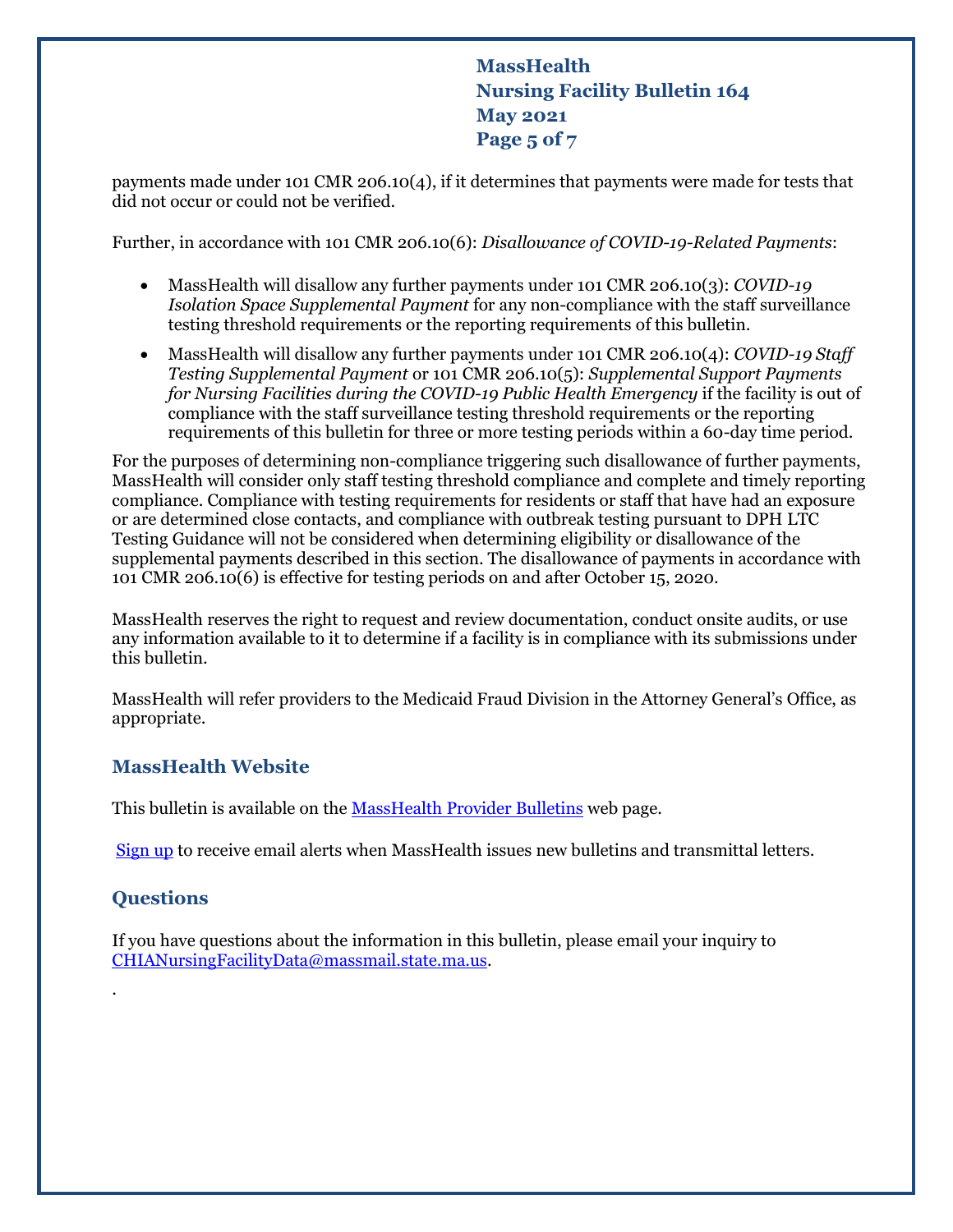## **MassHealth Nursing Facility Bulletin 164 May 2021 Page 6 of 7**

#### **Appendix A**

### **Nursing Facility Provider Attestation to COVID-19 Testing Policies**

I, hereby certify under the pains and penalties of perjury that I am the administrator or other duly authorized officer or representative of , located at (hereinafter "nursing facility"), and that the information provided in this attestation is a true and accurate representation of the COVID-19 testing procedure implemented and COVID-19 testing results at such nursing facility. Specifically, I represent and warrant that:

The nursing facility completed the required testing for COVID-19 for the nursing facility's staff that worked during the relevant weekly testing period, beginning \_\_\_\_\_\_\_\_\_\_\_, in accordance with all applicable requirements of MassHealth Nursing Facility Bulletin 164.

The nursing facility completed the required testing for COVID-19 for residents of the nursing facility that were symptomatic or exposed to staff or other residents that were identified as COVID-19 positive during the relevant weekly testing period, beginning \_\_\_\_\_\_\_\_\_\_\_, in accordance with all applicable requirements of MassHealth Nursing Facility Bulletin 164.

The report accompanying this attestation and submitted to MassHealth via the Center for Health Information and Analysis (CHIA) submissions portal online survey to demonstrate compliance with the requirements of MassHealth Nursing Facility Bulletin 164 is complete and accurate.

#### **Under the pains and penalties of perjury, I hereby certify that the above information is true and correct.**

Printed Name

| Signature |  |
|-----------|--|
|           |  |

| Jate |  |  |  |  |
|------|--|--|--|--|
|      |  |  |  |  |